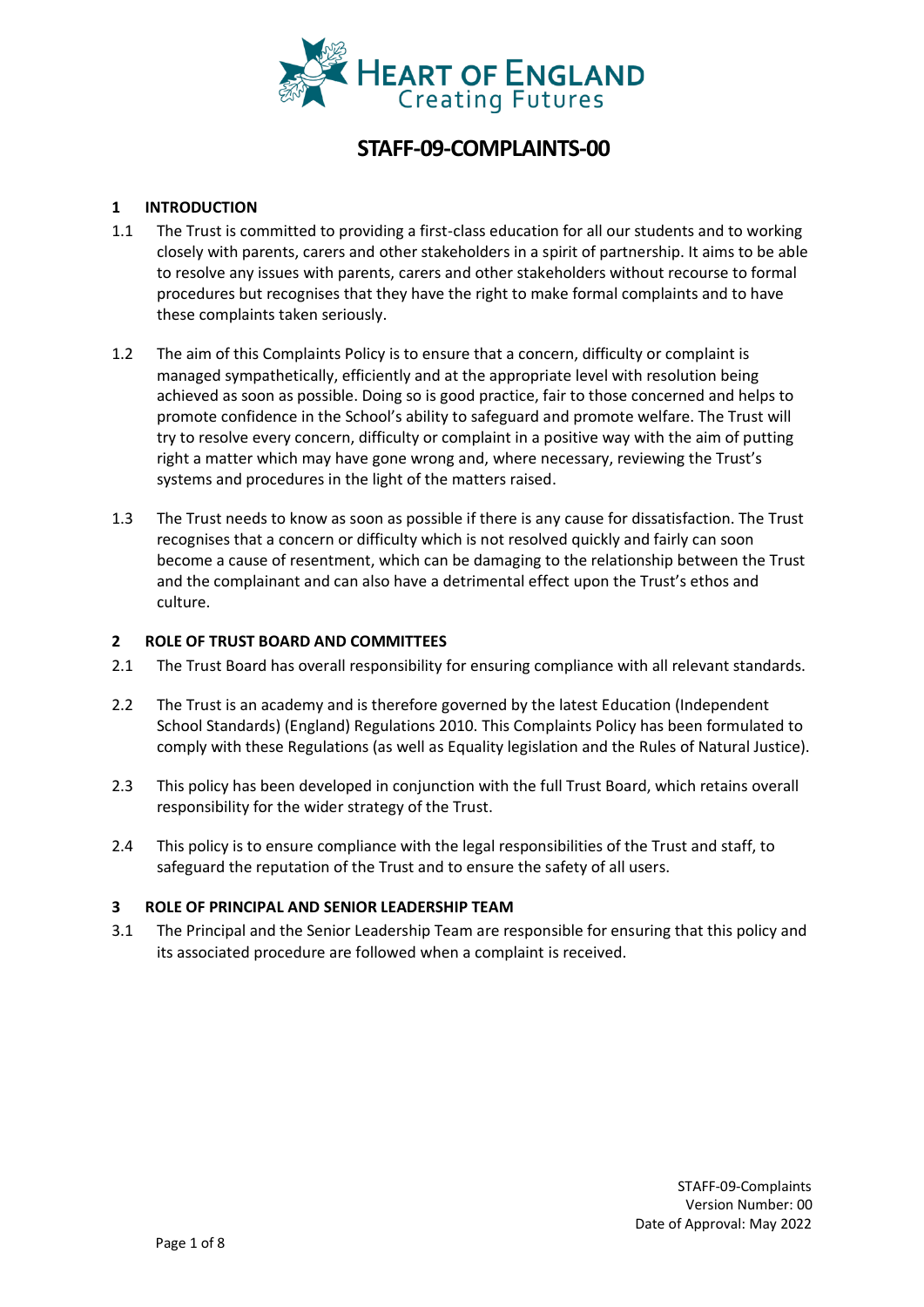

### **4 WHAT THIS POLICY COVERS**

- 4.1 It applies to all concerns, difficulties and complaints other than those involving safeguarding issues.
- 4.2 This Complaints Policy distinguishes between a concern or difficulty, which can usually be resolved informally, and a formal written complaint to the Principal which will require further investigate initially at Stage 2 of the Policy.
- 4.3 **Any concerns or complaints relating to a safeguarding issue should be made immediately direct to the Designated Safeguarding Lead (DSL).**

## **5 TERMS USED**

5.1 "Parent" includes the natural or adoptive parent of a student, irrespective of whether they are or ever have been married, whether they are separated or divorced, whether the student lives with them, whether the father or mother has parental responsibility for the student or whether they have contact with the student.

A "parent" will also include a non-parent who has parental responsibility for a student, an adult non-parent with whom the student lives, and an adult who is involved in the day-to-day care of the student (for example, collecting or dropping off the student from Trust).

- 5.2 "Student" is a present, prospective or former student of the Trust.
- 5.3 "Stakeholder" is any person who has dealings with the Trust.
- 5.4 "Complainant" is the person making a complaint.
- 5.5 "Investigating Officer" is the person investigating the complaint.
- 5.6 "Chair" or "Vice Chair" is used to describe the role of the Trustee within the Trust Board.
- 5.7 "Trustee"/"Trust Board" are used interchangeably to refer to a member or the collective whole of the Trust Board.
- 5.8 "School day" is defined as a weekday during term time, when the Trust is open to students for study. This excludes weekends, school holidays and bank holidays. Term dates are published on the Trust's website, and information about term dates is made available to parents and students periodically.
- 5.9 "DPA" refers to the Data Protection Act (2018)
- 5.10 "GDPR" refers to the General Data Protection Regulations (UK GDPR)
- 5.11 "SAR" refers to a "Subject Access Request" which is when a request for information on a living individual is requested.
- 5.12 "FOI" refers to the Freedom of Information Act (2000). The information received from this request cannot identify, or lead to the identification of, a living individual.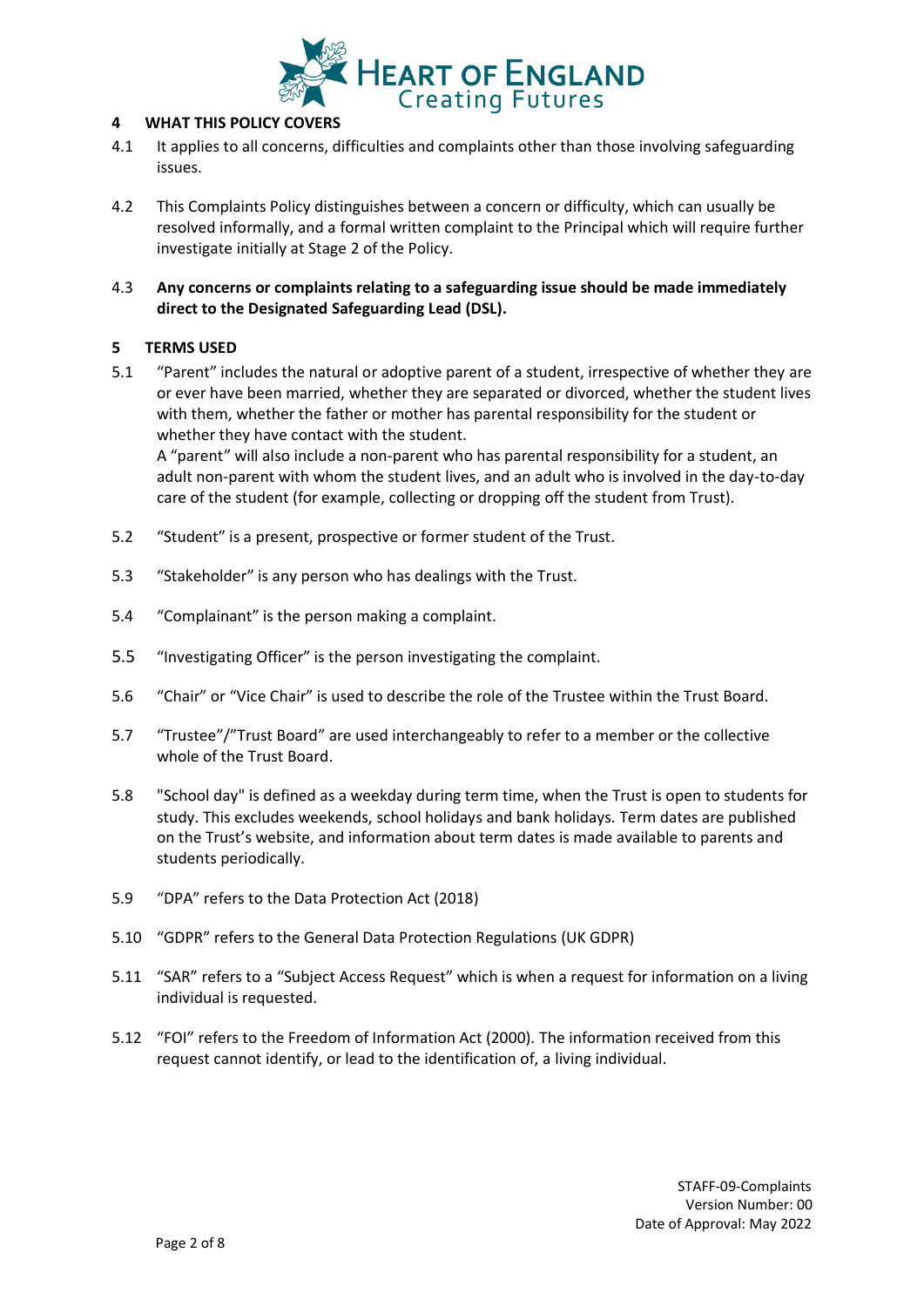

#### **6 RULES OF NATURAL JUSTICE**

- 6.1 The rules of natural justice relate to fairness.
- 6.2 The Trust will ensure that all concerns, difficulties or complaints are dealt with in accordance with the following principles:
	- all parties will be provided with all information and documentation judged pertinent to the matters raised;
	- all parties will be given the opportunity to prepare and present their case and respond to the other parties involved;
	- all persons investigating and making decisions in relation to the matters raised will be impartial and will do so without bias (or apparent bias) to any party involved;
	- all decisions made will be made on a balanced and considered assessment of the information before him or her only;
	- all decisions made will be based upon logical conclusions, and not based on mere speculation or suspicion;
	- all decisions made will be supported by reasons which will be disclosed to all parties involved.

# **7 EQUALITY ACT 2010**

- 7.1 The Trust will deal with concerns, difficulties and complaints in accordance with its duty under the Equality Act 2010 to have due regard to the need to:
	- Eliminate discrimination, harassment, victimisation and other conduct prohibited by the Equality Act 2010;
	- Advance equality of opportunity between those who share a relevant protectedcharacteristic<sup>1</sup> and those who do not, by having regard to the need to:
		- $\circ$  remove or minimise disadvantages connected to a relevant protected-characteristics
		- o take steps to meet the different needs of those sharing a relevant protectedcharacteristics
		- $\circ$  encourage those who share a relevant protected characteristic to participate in Trust life and activities in which participation is disproportionately low
		- $\circ$  foster good relations between those who share a relevant protected characteristic and those who do not, by having regard to the need to tackle prejudice and promote understanding.
- 7.2 In addition, the Trust will comply with its duty to make the following reasonable adjustments for persons with a disability:
	- Where a provision, criterion or practice places a disabled person at a substantial disadvantage compared to person who is not disabled, reasonable steps must be taken to avoid that disadvantage;
	- Where a disabled person would, but for the provision of an auxiliary aid, be placed at a substantial disadvantage compared with a person who is not disabled, reasonable steps must be taken to provide the auxiliary aid. An auxiliary aid can be a piece of equipment or a service.

<sup>1</sup> "Relevant Protected Characteristic" includes sex,race,disability,religion/belief, sexual orientation, gender reassignment, pregnancy and maternity, and (for people who are not students) age.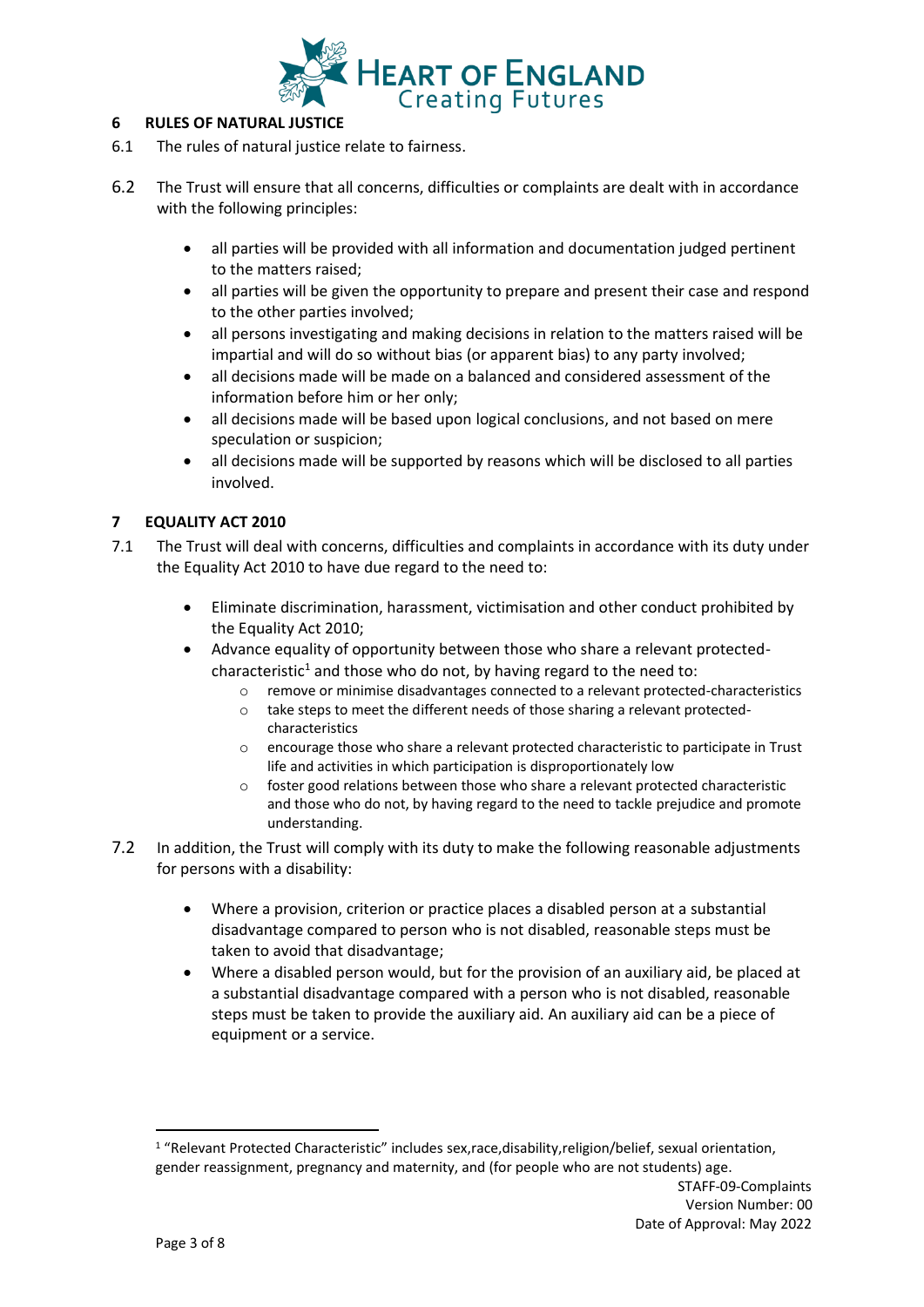

- 7.3 If a Complainant or other person involved in the Complaints procedure requires an interpreter, a signer or any other assistance at meetings or at a Complaint Panel Hearing, they should let the Trust know immediately.
- 7.4 Further details can be found in the Trust's Equality Policy.

## **8 COMPLAINTS ABOUT THE PRINCIPAL**

- 8.1 If a complaint is about the conduct of the Principal, the Chair of Trust Board will investigate the complaint under **Stage 2** of this Complaints Policy instead of the Principal.
- 8.2 The Vice-Chair of Governors (or designate) will review the complaint under **Stage 3** of this Complaints Policy instead of the Chair of Governors.

## **9 COMPLAINTS ABOUT THE TRUST BOARD**

- 9.1 The Trust Board are bound by the Code and Conduct for the Trust Board, a copy of which is available on the Trust website, or by request from the Clerk to the Trust Board.
- 9.2 Any complaints about the conduct of individual Trustees should be made in writing to the Chair of the Trust Board detailing the grounds for complaint. The Chair will acknowledge receipt of the complaint within **5 working days** and will investigate the matter over the nex**t 10 working days.**
- 9.3 Following completion of the investigation, the Chair will respond directly to the complainant with the findings of that investigation.
- 9.4 Complaints about the Chair should be made in writing to the Vice-Chair who will follow the same process as above.

#### **10 TIME LIMITS**

- 10.1 The Trust aims to resolve concerns, difficulties and complaints in a timely manner.
- 10.2 Time limits for each stage of the procedure are set out under each individual stage
- 10.3 Although every effort will be made by the Trust to comply with the time limits specified under each stage of the procedure, it may not always be possible to do so, for example due to the complexity or number of matters raised, or due to the unavailability of the Complainant to attend a meeting, if offered. In all cases, **where a time limit cannot be complied with, the Trust will write to the Complainant within the specified time limit, setting out the reasons why the time limit cannot be complied with, and confirming the new time limit which will apply**.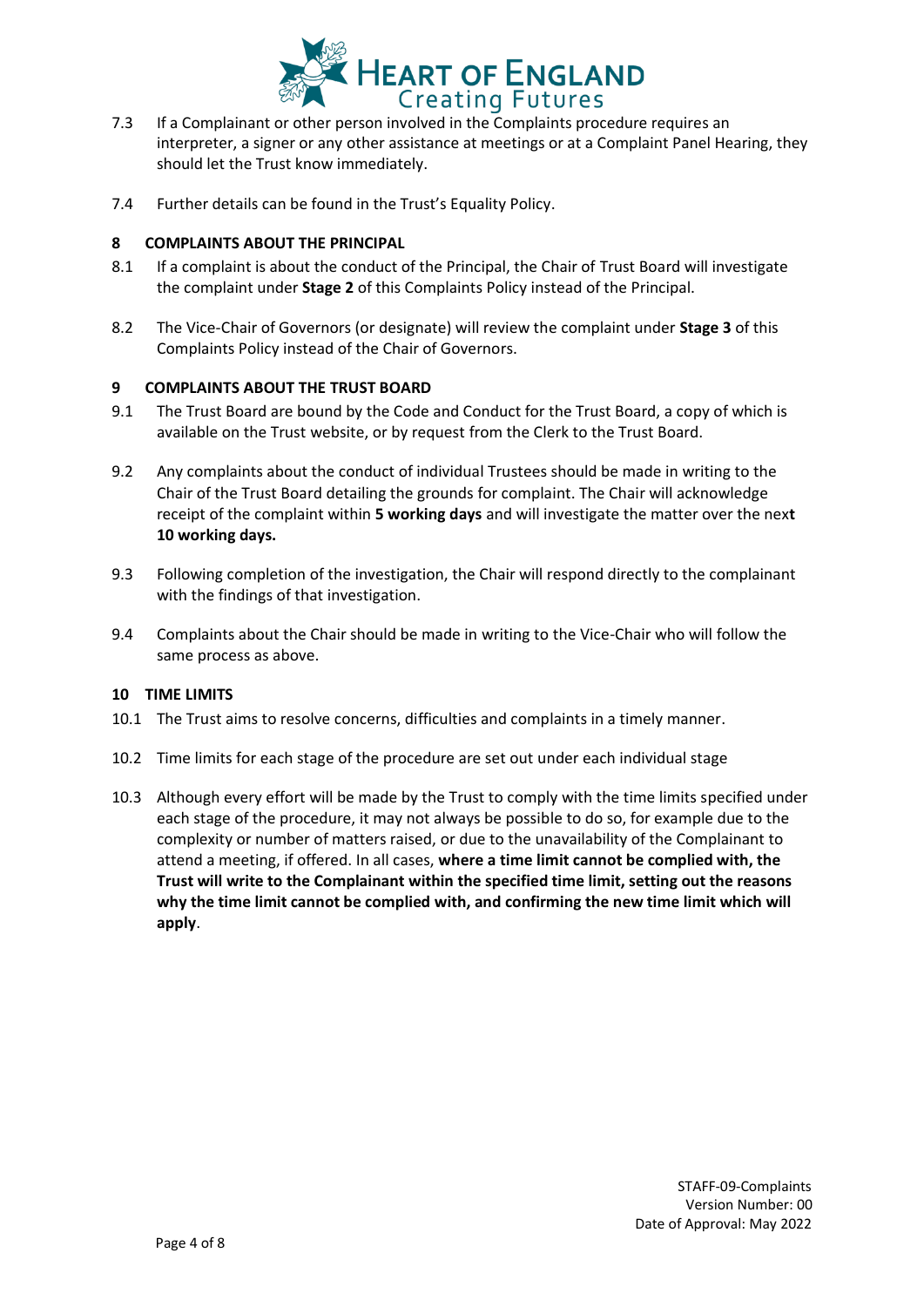

#### **11 LATE COMPLAINTS**

- 11.1 The Trust will not usually consider complaints made more than 6 months after the alleged matter has taken place. However, the Trust is willing to consider exceptions to this time limit in special circumstances.
- 11.2 Where the Trust decides that a complaint which was submitted late will not be investigated, the Trust will write to the Complainant notifying them of the decision within **five school days**  of the complaint being received.
- 11.3 If the Complainant is unhappy with the decision not to investigate a complaint which was submitted late, the Complainant may write to the Chair of the Trust Board asking for the decision to be reviewed. The Chair will be provided with all documentation relating to the complaint, together with the letter from the Trust to the Complainant, and will review the decision not to investigate the complaint. The Chair will **not** investigate the complaint itself during this review.
- 11.4 The Chair will write to the Complainant with the outcome of the review within **10 school days**  of the date that the letter from the Complainant seeking the review was received, and provide the Trust with a copy of the letter.
- 11.5 If the Chair quashes the decision not to investigate the complaint, it will be referred to the Trust to be dealt with under this Complaints Policy in the usual way.
- 11.1 If the Chair upholds the decision not to investigate the complaint, the Complainant may refer the concern or complaint to the Department for Education using the procedure stated towards the end of this Complaints Policy.
- 11.2 In exceptional circumstances, the Chair can delegate the responsibility for the review to the Vice-Chair of Governors

#### **12 VEXATIOUS OR REPEATED COMPLAINTS**

- 12.1 The complaints procedure will limit the number of complaints that become protracted. However, there may be occasions when, despite all stages of the procedures having been followed, the complainant remains dissatisfied.
- 12.2 If the complainant tries to reopen the same issue, the Chair will inform them in writing that the procedure has been exhausted and that the matter is now closed.
- 12.3 The Trust also has an 'Unreasonable Complainants Policy which outlines the actions that can be taken by the Trust in these circumstances.

#### **13 ANONYMOUS COMPLAINTS**

- 13.1 The Trust will not investigate anonymous complaints.
- 13.2 Anonymous complaints will be referred to the Principal who will decide what, if any, action should be taken.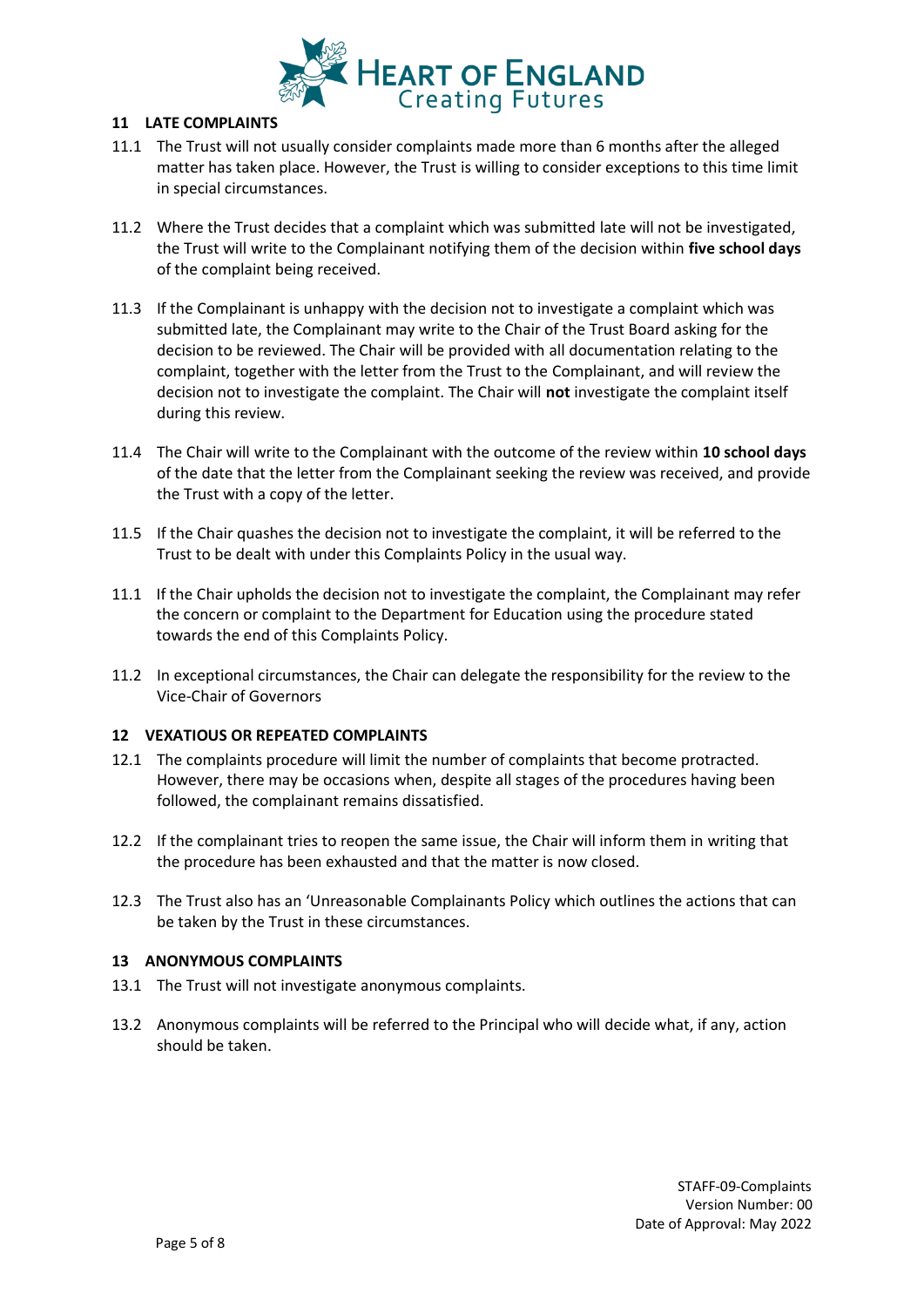

# **14 DATA PROTECTION AND FREEDOM OF INFORMATION**

- 14.1 Complaints may include requests for information or documentation. These are either SARs or FOIs.
- 14.2 The Trust will aim to provide requested information as soon as practicable (where the request is valid and the Complainant is lawfully entitled to the information or documentation) in accordance with the rules of natural justice:
	- SARs must be responded to within 15 school days
	- FOI requests must be responded to within 20 school days
- 14.3 Further details can be found in the Trust's Data Protection Policy.

## **15 RESOLUTION PRINCIPLES**

- 15.1 It is in everyone's interest that concerns, difficulties and complaints are resolved to the satisfaction of all parties at the earliest possible stage. The way in which the concern, difficulty or complaint is dealt with after the matter is first raised by the Complainant can be crucial in determining whether the complaint will escalate. To that end, members of staff will be periodically made aware of the procedure in this Complaints Policy, so that they will know what to do when a concern or difficulty is raised with them.
- 15.2 At each stage of the Complaints procedure, the person investigating the complaint will:
	- establish what has happened so far, and who has been involved;
	- clarify the nature of the complaint and what remains unresolved;
	- meet with the complainant or contact them (if unsure or further information is necessary);
	- clarify what the complainant feels would put things right.
- 15.3 In considering how resolution could be achieved, the investigator will give due regard to the seriousness of the complaint. To bring the complaint to a resolution, it **may** be appropriate for the investigator to offer:
	- an apology;
	- an explanation;
	- an admission that the situation could have been handled differently or better;
	- an assurance that the event complained of will not recur;
	- an explanation of the steps that have been taken to ensure that it will not happen again;
	- an undertaking to review the Trust's policies in light of the complaint.
- 15.4 None of the above will constitute an admission of negligence or an acceptance of liability on behalf of the Trust.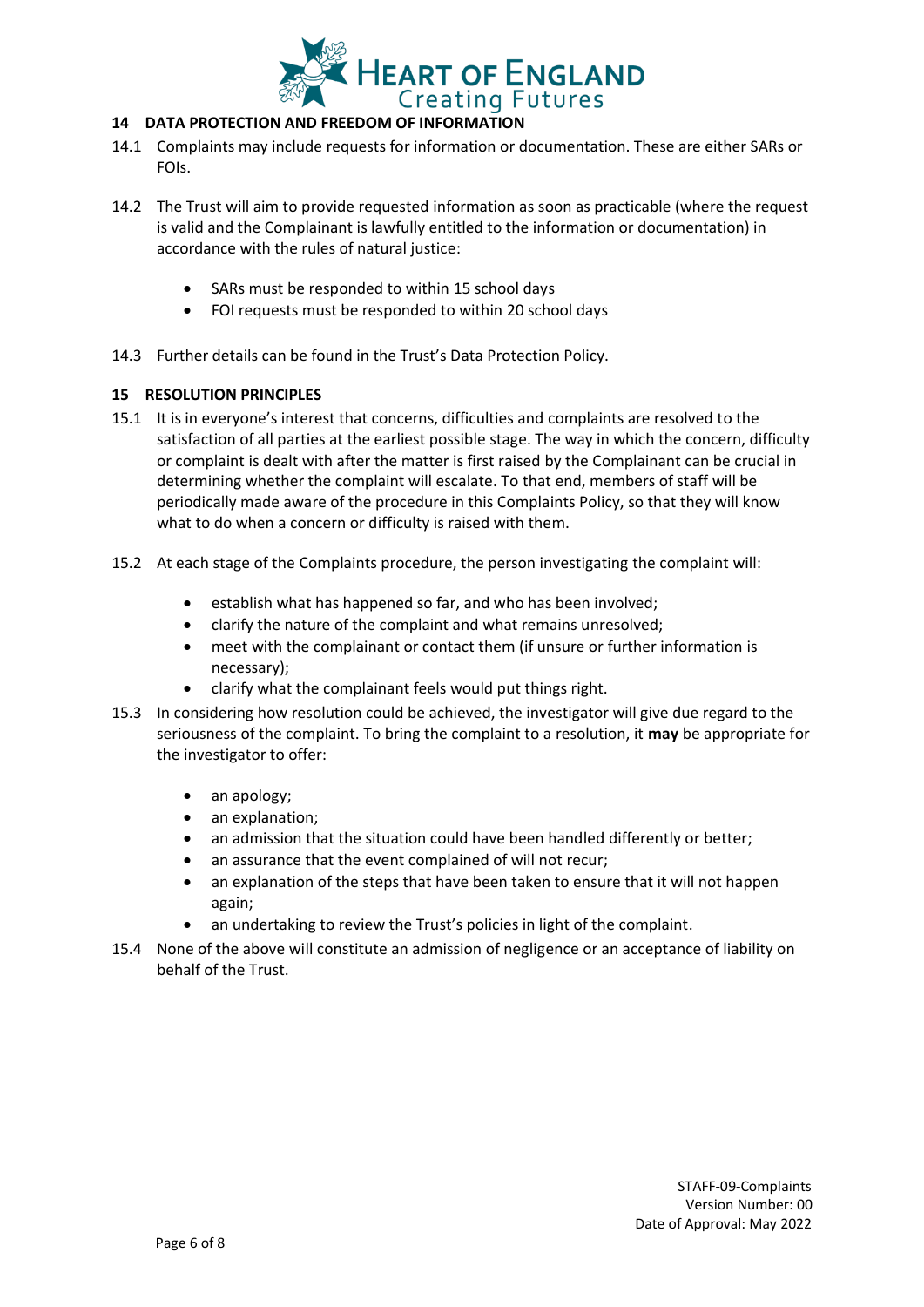

### **16 OUTCOME PRINCIPLES**

- 16.1 Examples of outcomes include:
	- There was insufficient evidence to reach a conclusion, so the complaint cannot be upheld;
	- The investigation did not substantiate the matters raised, so the complaint cannot be upheld;
	- The complaint was substantiated in part or full. A description should be given of the remedial action being taken by the Trust resulting from the complaint. **Details of any disciplinary action or sanctions to be taken against a member of staff are strictly confidential and cannot be disclosed.**
- 16.2 The matter has been fully investigated and consequently further confidential procedures are being pursued. **Details of any disciplinary action or sanctions to be taken against a member of staff are strictly confidential and cannot be disclosed.**

## **17 RETENTION OF RECORDS**

17.1 A full written record will be maintained centrally at the Trust of all complaints resolved under Stage 2 to 4 in accordance with the Trust's record retention procedures.

## **18 CONFIDENTIALITY**

18.1 All correspondence, statements and records relating to individual complaints will be kept confidential except where access is requested by the Secretary of State, a school inspector, or under another legal authority.

#### **19 PUBLICATION**

- 19.1 This Complaints Policy has been ratified by the Trust Board, and will be reviewed annually.
- 19.2 It will be published on the Trust's website and provided on request by the Trust's office. A copy of this Complaints Policy will be provided to a Complainant when a concern, difficulty or complaint is first raised.

#### **20 TRUST BOARD REVIEW**

- 20.1 The Trust Board will monitor the level and nature of complaints and review the outcomes on a regular basis to ensure the effectiveness of the procedure and make changes where necessary.
- 20.2 Complaints information shared with the whole Trust Board will not name individuals.

#### **21 PROCEDURE**

- 21.1 The Procedure for the Complaints Policy is detailed in STAFF-P09-1-Complaints Policy Complaints-00.
- 21.2 There are four stages in this procedure:
	- Stage 1 Concerns and difficulties, dealt with informally;
	- Stage 2 Complaints formally investigated by the Principal (or designate);
	- Stage 3 Complaints formally reviewed by the Chair (or designate);
	- Stage 4 Complaints' Panel Hearing.